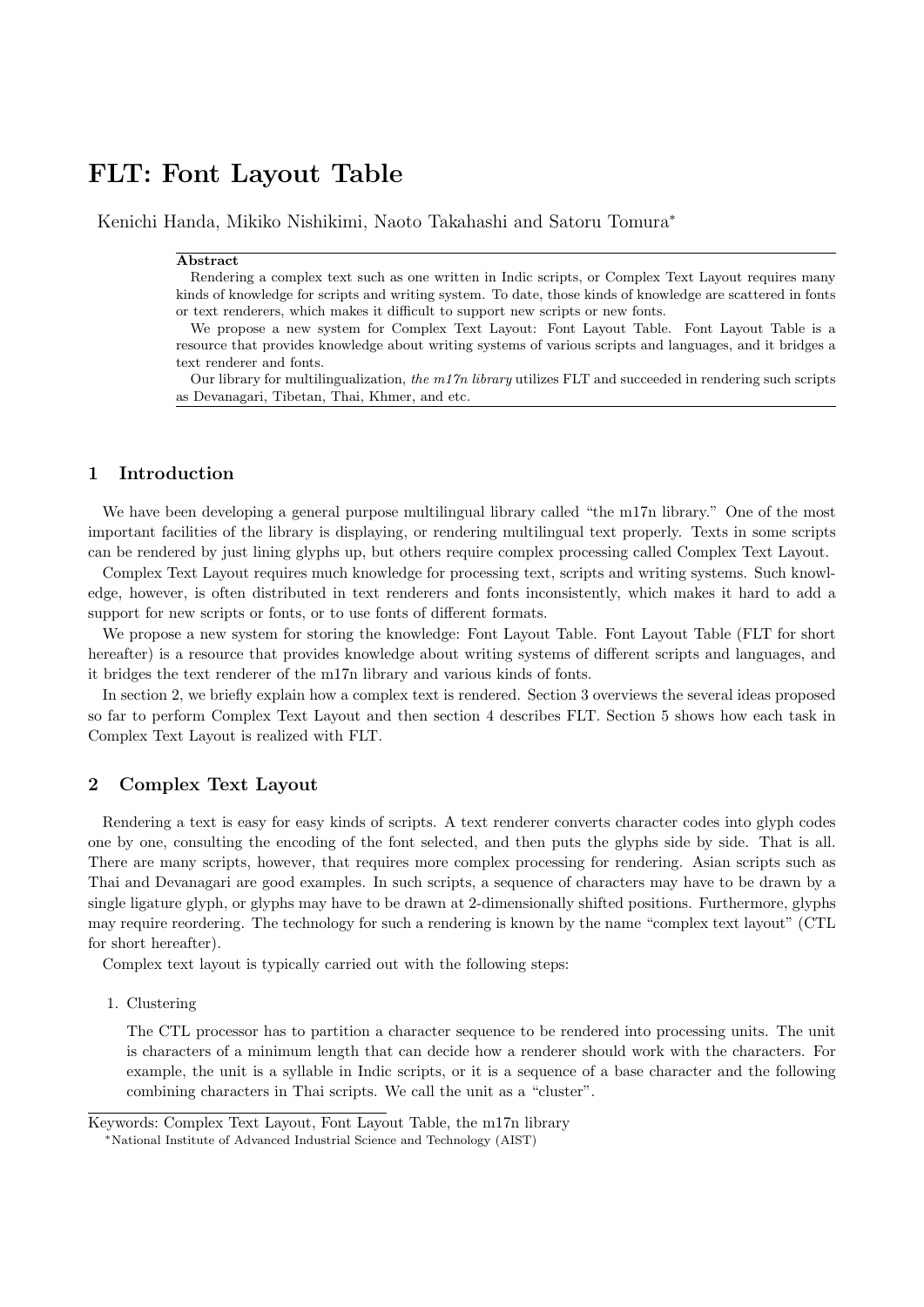2. Reordering

The order of the glyphs is not always the order of characters. A text in the computer memory has characters aligned in one order, but sometimes the glyphs that correspond to characters (or character sequences) of the text should be arrayed in other order. In such cases, The CTL processor has to reorder characters in the text before further handling.

3. Character to glyph mapping

A character code sequence is converted into a glyph code sequence. Usually this conversion is a simple one to one mapping. In CTL, however, a single character may correspond to a sequence of glyphs, or a sequence of characters should be converted into to a single glyph. That is, in this step, CTL requires a context dependent flexible mapping of one to one, one to many, many to one, and many to many.

4. Glyph substitution

A glyph may have multiple variants but the context decides which is the right one. For instance, in the case of Arabic, we should select the right glyph from initial, medial, and final forms. In the case of Devanagari, the width of upper horn of some vowels must be adjusted according to the consonant(s).

A sequence of glyphs may form a ligature, in which case a ligature glyph is substituted for the sequence. In this step also, a flexible mapping is indispensable and actually in some cases this step can be combined with the previous step for efficiency.

5. Glyph positioning

Now that the CTL processor has the correct sequence of glyphs, it should place those glyphs next to next on the baseline. Some of them, however, have to be positioned shifted horizontally and/or vertically. The position is decided relatively to the previous glyphs.

In every step of CTL, knowledge specific to each script is required. The problem is where such knowledge should be kept.

# 3 Where to keep knowledge?

To date, CTL is executed in several different fashions that we review below.

## 3.1 Legacy Systems

In a legacy system, an application program can handle single script only, with a font specific to the program. Such a font just provides glyphs and the knowledge for CTL is embedded in the programs. The defect of this method is its extreme inflexibility. The renderer of such a program must be modified just to support a new font. In order to support a new script, the renderer must be re-written from scratch, as shown in Fig. 1.

## 3.2 OpenType Font

An OpenType Font (or OTF in short) has some of the knowledge for CTL. It contains glyph data plus knowledge enough for the last three tasks: Character to glyph mapping, glyph substitution, and glyph positioning. As the other two tasks (clustering and reordering) must be performed by a renderer, the renderer has to keep the knowledge about writing systems, which makes it difficult to add a support for a new script or to fix a bug of the knowledge.

Fig. 2 shows how the knowledge is divided in OpenType font and its renderer: Uniscribe.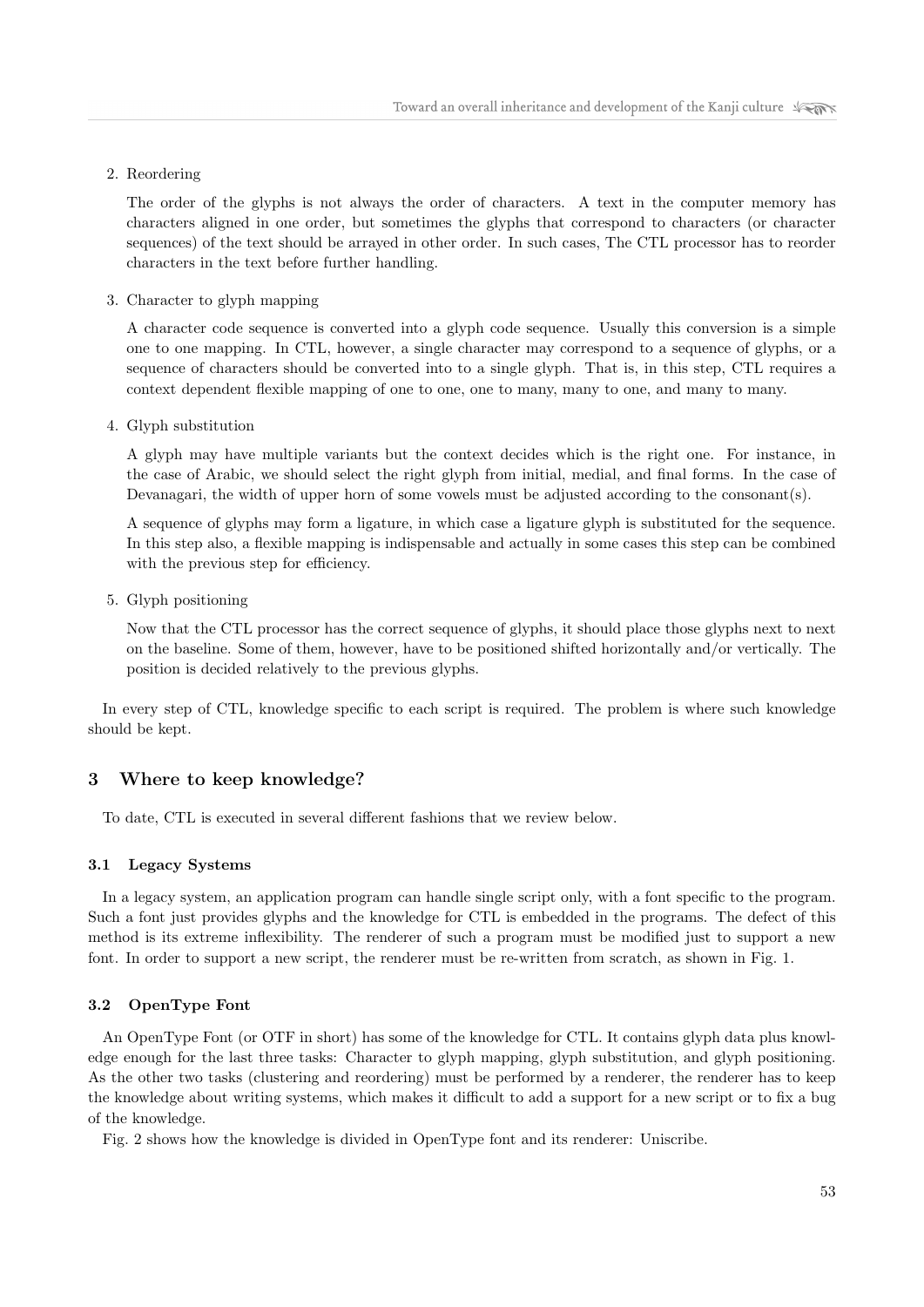

Figure 1: Legacy system and CTL knowledge



Figure 2: OpenType font and CTL knowledge

# 3.3 Graphite System

A Graphite system constitutes of Graphite renderer and Graphite fonts. Graphite fonts are fully intelligent and contain all the knowledge for CTL. A Graphite font is realized as a TrueType font compiled with one extensional table containing "Graphite Description Language" (GDL for short). GDL represents knowledge for CTL as a powerful rule-base description.

In this system, every font has to carry the whole knowledge about a writing system, even though multiple fonts use one same knowledge, because there is no place to keep it. Thus, in order to fix a bug of the same embedded knowledge, all the fonts that have the knowledge must be re-built.

Moreover, GDL does not have a primitive to utilize information of OpenType layout tables embedded in an OpenType font. An OpenType font can be a Graphite font only by duplicating that information by GDL.

Fig. 3 illustrates the Graphite system.



Figure 3: Graphite System and CTL knowledge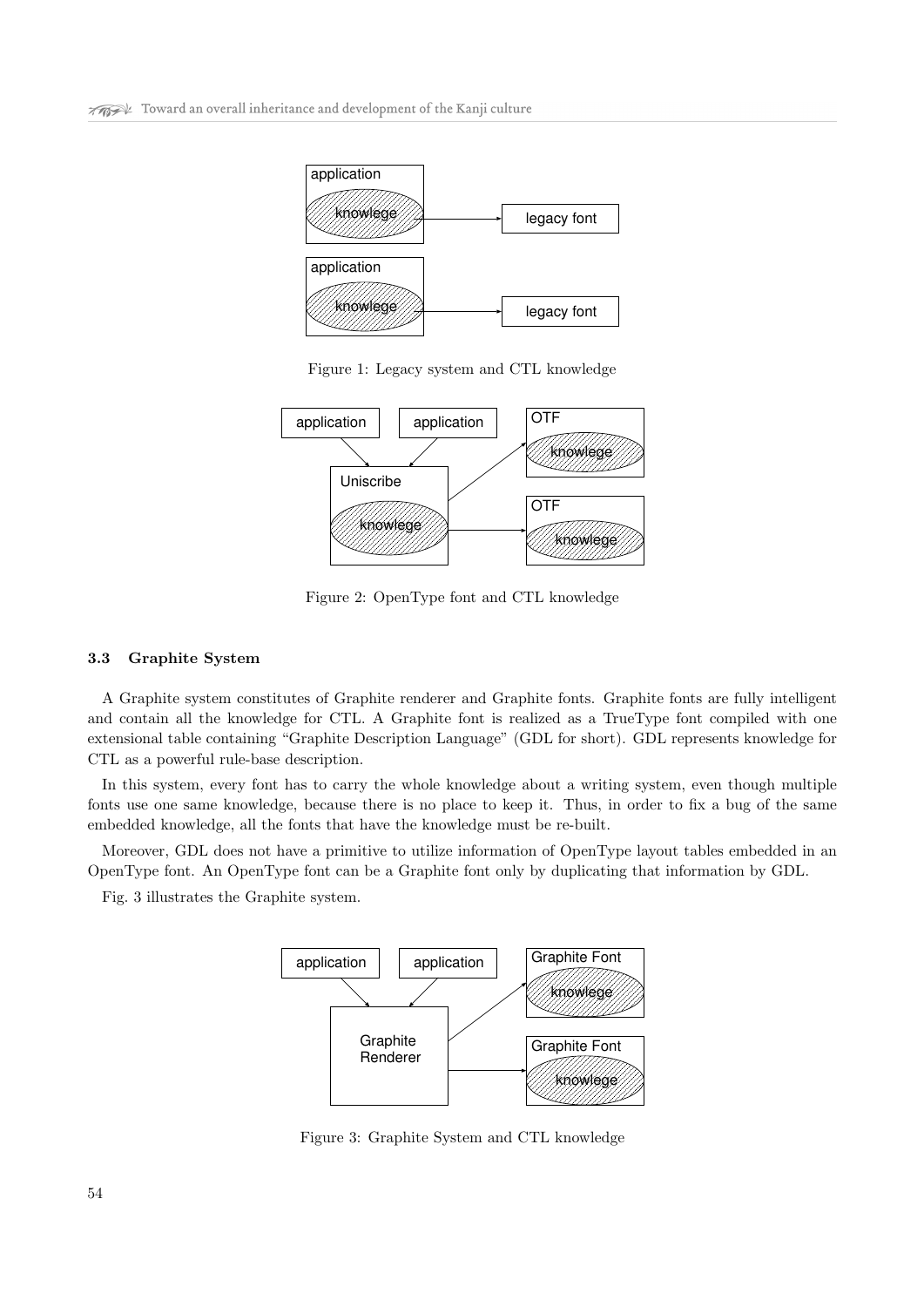

Figure 4: Font Layout Table and CTL knowledge

#### 3.4 Font Layout Table

As we have seen above, embedding the knowledge in a renderer leads to inflexibility, and embedding it in a font leads to scattering of the common knowledge.

We thus propose a Font Layout Table. Font Layout Table is a resource added to a font to provide full intelligence for CTL. It represents the knowledge by a rule-base description similar to that of Graphite fonts, although the knowledge exists independent from fonts. FLT is not a font, nor a renderer, it bridges between them. That is, the single FLT can be used for driving multiple fonts, and multiple FLTs can drive the same font for multiple ways of writing text (e.g. with ancient style ligatures or by modern style ligatures).

In addition, Font Layout Table can be used with any kind of fonts including OTF. When FLT is used with OTF, FLT describes only the knowledge common to a script, and the knowledge specific to a font resides in the font as OpenType layout table. Fig. 4 illustrates the rendering system using Font Layout Table.

## 4 Font Layout Table

#### 4.1 Overview

The m17n library has a database called "the m17n database" and it stores character/script/writing system specific knowledge. Font Layout Tables are also kept in the m17n database.

The renderer of the m17n library is equipped with the FLT driver. The driver reads a FLT from the m17n database and converts a character sequence to a glyph sequence with 2-dimensional positioning information according to the FLT.

The conversion process that the FLT specifies can be multiple cascaded stages. In each stage, a sequence of characters or glyphs is converted into another sequence using rules defined for the stage, and the new sequence is passed to the next stage. The length of sequences may differ from stage to stage, because a rule may replace multiple elements with one element, or may do the opposite. Each stage can have a "category table" that assigns a category code to each element of the sequence. The "category table" is mandatory in the first stage.

In this section, we briefly describe how this conversion is performed. The full syntax and semantics of FLT is described in the appendix.

## 4.2 Conversion process

When drawing a text, the renderer first determines one font and one FLT for each character in the text. For each subsequence of characters that share the same font and FLT, the renderer invokes the FLT driver to generate a glyph sequence corresponding to the subsequence.

The FLT driver at first generates an intermediate glyph sequence from the character subsequence. Each element in the glyph sequence contains the following information.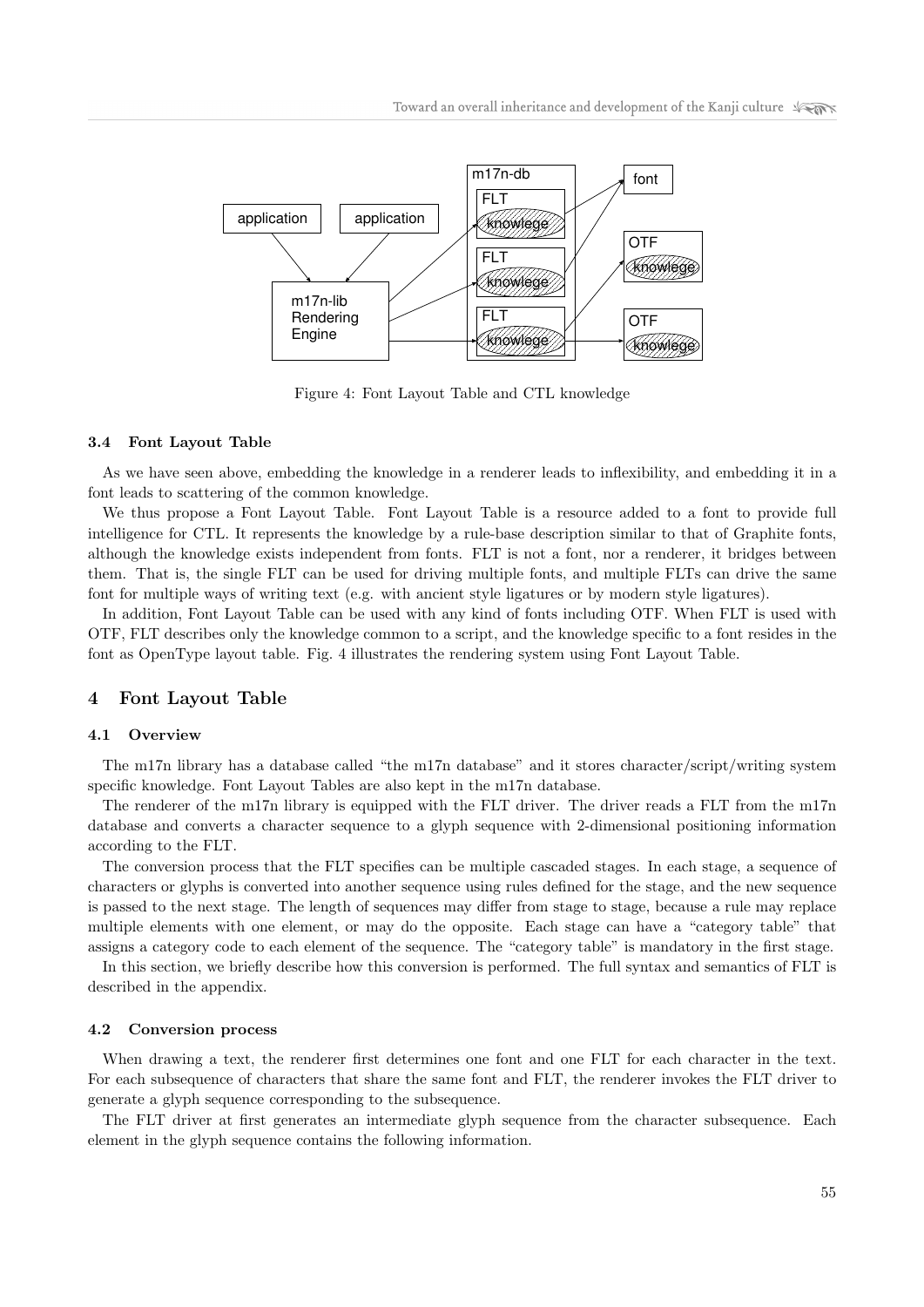• code

In the first stage of the conversion, "code" is the character code in the original character sequence. In the last stage, it is the glyph code passed to the font driver. In other stages, "code" is an arbitrary intermediate code.

• category

"category" is a Latin alphabet A to Z and a to  $\zeta$  given by the "category table" of the current stage. "category" is used in a regular expression matching as described in the next subsection.

• combining-spec

This is an integer value specifying how to combine the glyph with the previous one. Initially the value is zero, which means not to combine the glyph.

The FLT driver then executes a conversion rule of each stage as a cascaded manner. If a stage has its own "category table", "category" of each element is updated. The glyph sequence generated by the last stage is given back to the renderer.

#### 4.3 Conversion rules

Conversion rules in Font Layout Table must be powerful and flexible enough to write all the conversion required. They should also be written with ease and efficiency.

A rule is applied to the "current run" that is the whole glyph sequence in the top-level rule of a stage. FLT rules are defined as below:

RULE ::= REGEXP-BLOCK | MATCH-BLOCK | SUBSEQ-BLOCK | RANGE-BLOCK | COND-BLOCK | DIRECT-CODE | COMBINING-SPEC | OTF-SPEC | PREDEFINED-RULE | MACRO-NAME

The first four rules have the similar structure:

'(' MATCHER RULE \* ')'

MATCHER specifies a matching part of the current run. If a matching part is found, the current run is restricted to the matching part, and the sub-rules are executed one by one regardless of they succeed or not. At last, the matching part is excluded from the current run.

In REGEXP-BLOCK, the matcher is a regular expression. The regular expression should match with the beginning or the string generated by concatenating "categories" of the current run. If it matches, the corresponding subsequence is the matching part. Otherwise, the rule fails.

In MATCH-BLOCK, the matcher is an integer specifying a parenthesized subexpression recorded by the previous REGEXP-BLOCK. If such a subexpression has been found by the previous regular expression matching, the corresponding subsequence is the matching part. Otherwise, the rule fails. If there is no previous regular expression matching (e.g. in such case that this is the top-most rule), the matcher must be 0 that matches the whole current run.

In SUBSEQ-BLOCK, the matcher is a sequence of "code". If the "codes" are the same as the beginning of the current run, the corresponding part is the matching part. Otherwise, the rule fails.

In RANGE-BLOCK, the matcher has the following form:

'(' 'range' FROM-CODE TO-CODE ')'

It specifies the range of the first "code" of the current run. If the first "code" is in the specified range, the first glyph is the matching part. Otherwise, the rule fails. While executing the sub rules, the difference of the first "code" and FROM-CODE is remembered as CODE-OFFSET that affects the behavior of the rule DIRECT-CODE.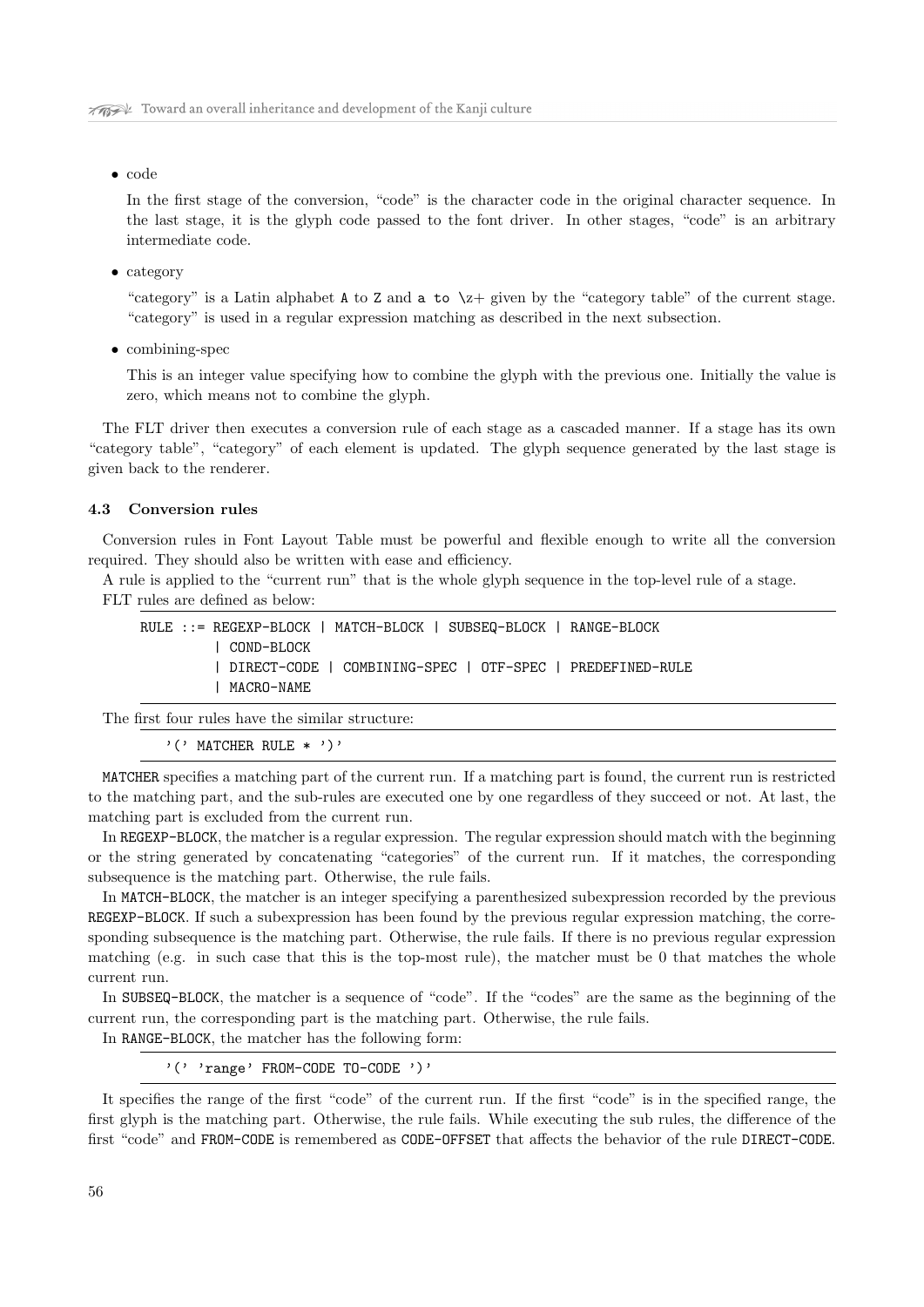COND-BLOCK provides conditional application of the rule. It has one or more rules and sequentially executes them one by one until one of them succeeds. If no rule succeeds, the rule fails.

DIRECT-CODE is an integer, and generates a new glyph whose "code" is DIRECT-CODE. If the rule is a sub-rule of RANGE-BLOCK, "code" is DIRECT-CODE plus CODE-OFFSET.

COMBINING-SPEC is an integer specifying how to combine the next glyph with the previous one. The combination is defined with five values, VPOS, HOPS, OFFSET, VPOS2, and HPOS2.

The combination of VPOS and HPOS specifies the vertical and horizontal reference points of a glyph. Reference points is one of the twelve points of a glyph, shown in Fig. 6. The VPOS and HPOS specifies the reference point of the previous glyph, and VPOS2 and HPOS2 specify that of the next glyph. The next glyph is drawn so that these two reference points align. OFFSET specifies the way of alignment in detail. If it is '.', the reference points are on the same position. Once the next glyph is combined with the previous one, they are treated as a single combined glyph.

OTF-SPEC specifies an instruction to the OTF driver.

PREDEFINED-RULE performs basic functions such as producing the same glyph as in the source, repeating rules, or setting padding flags.

MACRO-NAME specifies a macro defined in the stage.

# 5 CTL by FLT

In this section we describe how FLT typically performs each task in Complex text layout.

1. Clustering

A cluster is extracted by specifying a regular expression in a pattern part of a rule. For instance, in the case of Thai script, by assigning category C to consonants, V to upper or lower vowels, and T to tone marks, a cluster can be extracted by the conditional shown in the following rule.

```
(cond
  ("C(VT?|T)"
   ... rules for the cluster containing combining characters ...)
  ("."
   ... rules for the single character cluster ...))
```
## 2. Reordering

Source sequence can be reordered using the rule REGEXP-BLOCK that contains MATCH-BLOCK sub-rules. For instance, in the case of Devanagari script, the vowel I must be placed before the preceding consonant(s) in the cluster as shown in Fig. 5. By assigning category C to consonant, H to Halant, I to the vowel I, V to the other dependent vowels and M to the other combining marks (e.g. vowel modifiers), a Devanagari syllable ("cluster") is represented by the regular expression  $(CH) * C[IV]M * 1$ . The following rule can move the vowel I to the head, once the match is found.

```
("((CN?H)*CN?)(I)(M*)"
(3 =)(1 = *)(4 = )
```
<sup>1</sup>This is a simplified explanation to give a rough image. In a practical code, we have to consider Nukta sign, Reph, etc. For more detail, see the page: http://www.microsoft.com/typography/otfntdev/indicot/shaping.htm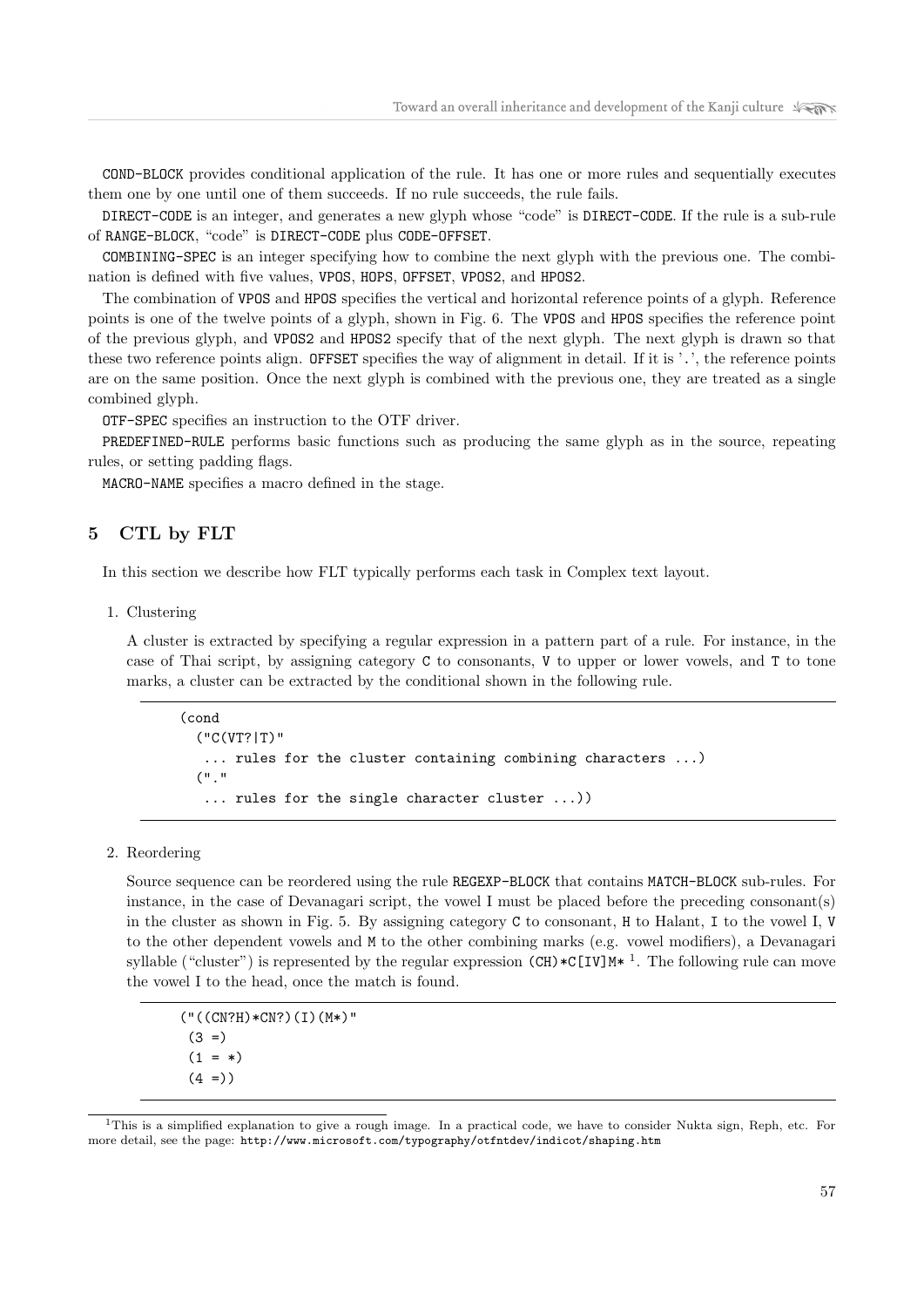

Figure 5: Example of Devanagari script "HINDI"

3. Glyph Mapping

Character code to glyph code mapping can be performed by a sequence of SUBSEQ-BLOCK rules. For instance, if an input sequence is a Thai text of Unicode character codes, and the font encoding is TIS620, the following rule does the mapping.

(cond ((0xE01) 0xA1) ((0xE02) 0xA2) ...)

In this case, we can also use RANGE-BLOCK rules as below, which is more efficient.

((range 0xE01 0xE5F) 0xA1))

## 4. Glyph Substitution

Substitution of glyphs can be realized by various ways utilizing various rules. Here we show an example of using a SUBSEQ-BLOCK rule for the first part of Tibetan scripts  $\mathbb{N}$ , ("kää" which means "language").

(cond ... ((0xF66 0xF90) 0xC7) ...)

This rule converts the sequence  $\frac{1}{\sqrt{2}}$  into the single precomposed glyph

## 5. Glyph Positioning

2-dimensional positioning of a glyph is realized by COMBINING-SPEC. A glyph is assigned twelve reference points as shown in Fig. 6. A COMBINING-SPEC rule instructs how to combine the next glyph with the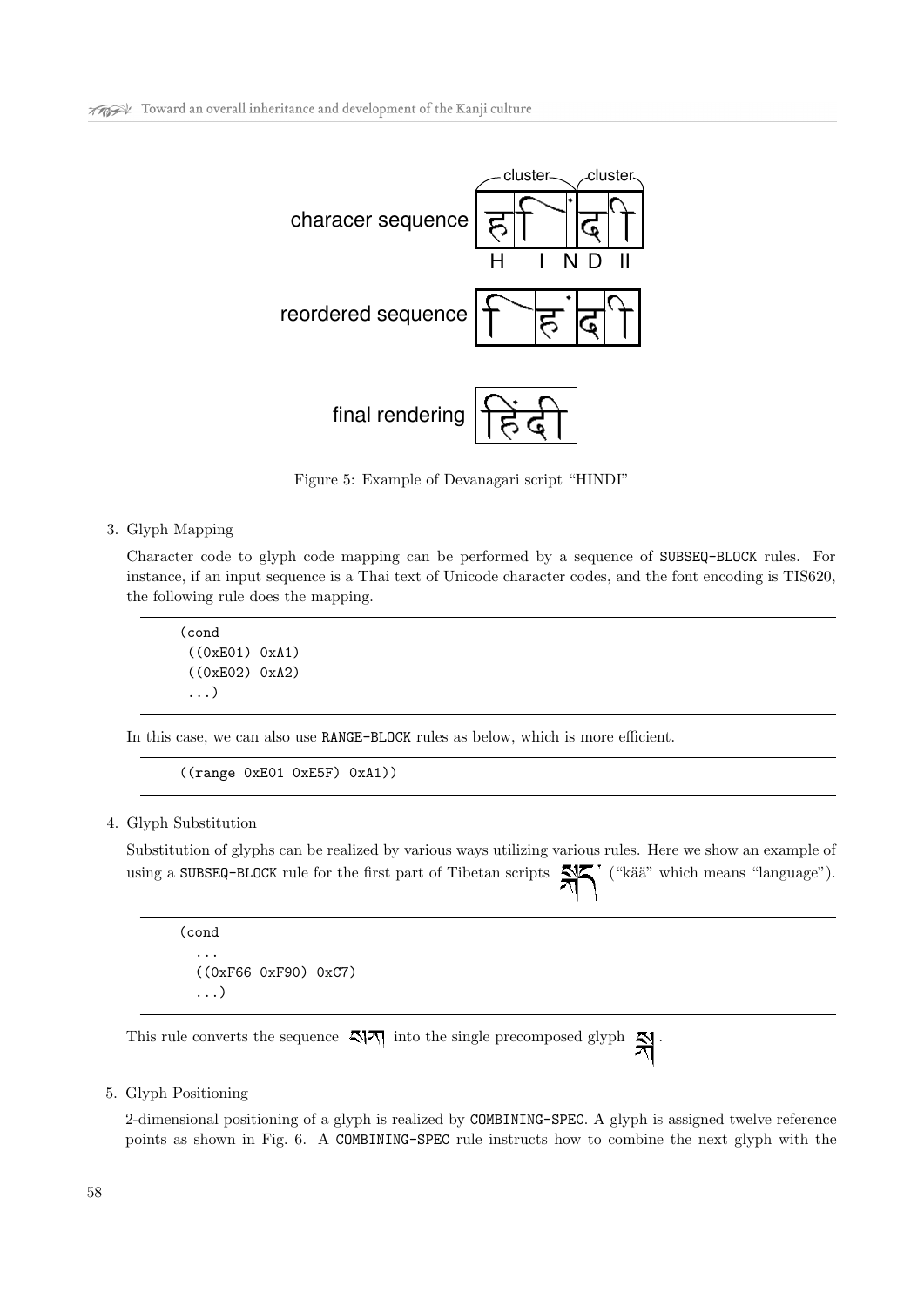

Figure 6: Reference points of a glyph

## previous one.

For instance, the combining-spec  $tc.bc$  means to combine two glyphs so that the reference point  $tc$  of the previous glyph and the reference point bc of the following glyph align exactly.

# 6 Conclusion

Complex Text Layout requires much knowledge for processing text, scripts and writing systems. Such knowledge, however, is often distributed in text renderers and fonts inconsistently, which makes it hard to add a support for new scripts or fonts, or to use fonts of different formats.

We have proposed and implemented a new system for storing the knowledge: Font Layout Table. Font Layout Table provides knowledge about writing systems of different scripts and languages, and bridges the text renderer of the m17n library and various kinds of fonts.

In the m17n library<sup>2</sup>, we have succeeded in making FLTs for Thai, Lao, Devanagari, Malayalam, Tamil, Tibetan, Khmer, Arabic, and Hebrew.

The future works on FLT are as below:

• Control from the render

Currently, we don't have a mechanism to control the behaviour of FLT from the render. So, if the renderer requires a different layouting, the different FLT must be created and used from the renderer. It may be convenient if a rule of FLT can be run differently depending on some flag set by the renderer.

• More powerful primitives?

FLT doesn't have such primitives that are usually required for a programming language, for instance, variables, arithmetic calculation, and etc. That's is to make the FLT driver simpler, but, we may face with a case that requires more powerful primitives. We must investigate more scripts to answer the question.

<sup>&</sup>lt;sup>2</sup>The m17n library will be soon released as open source software at: http:/www.m17n.org/m17n-lib/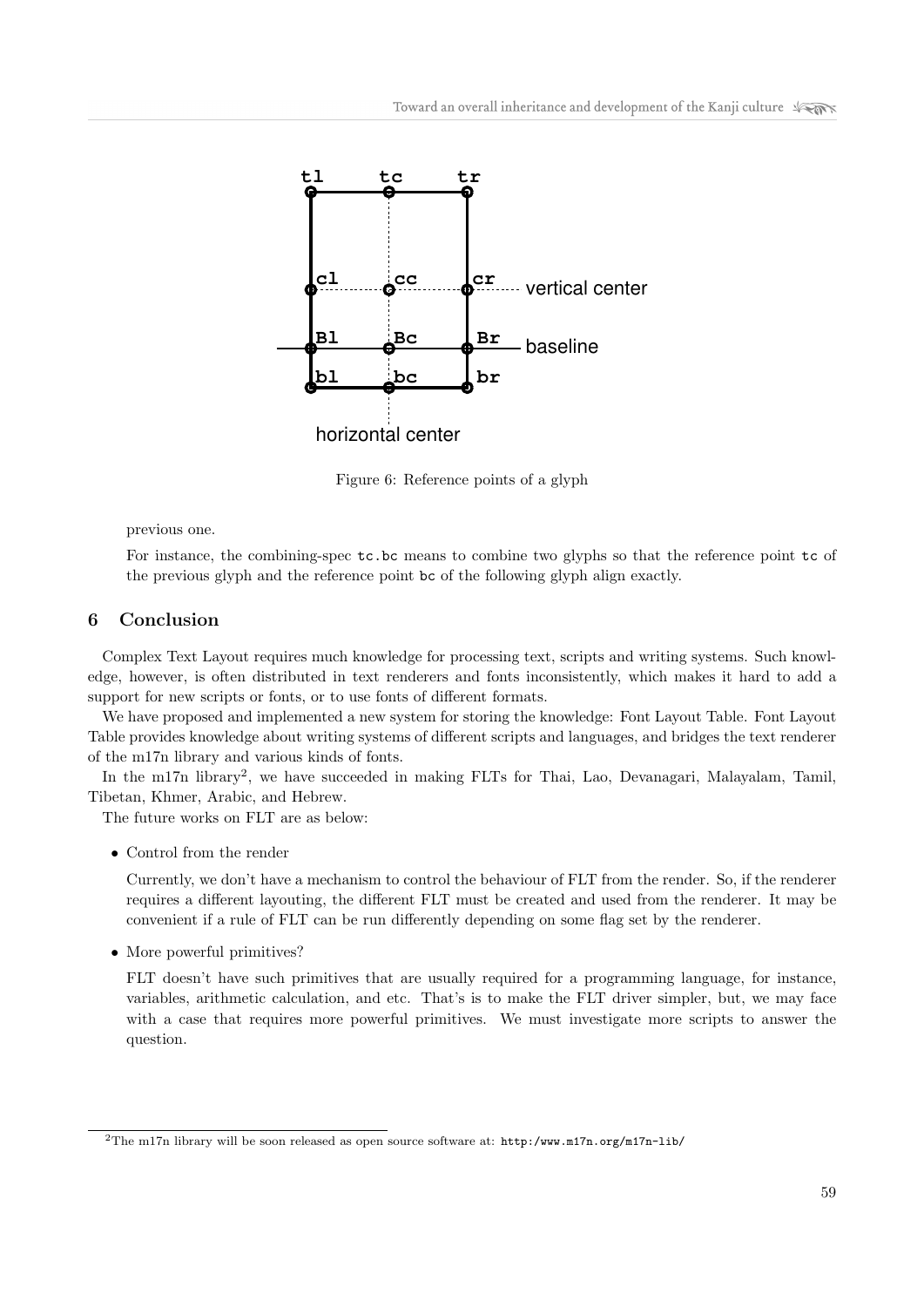# Appendix A

The full syntax of FLT is as below.

```
FONT-LAYOUT-TABLE ::= STAGEO STAGE *
STAGE0 ::= CATEGORY-TABLE GENERATOR
STAGE ::= CATEGORY-TABLE ? GENERATOR
CATEGORY-TABLE ::= '(' 'category' CATEGORY-SPEC + ')'
CATEGORY-SPEC ::= '(' CODE CATEGORY ')' | '(' CODE CODE CATEGORY ')'
CODE ::= INTERERCATEGORY ::= INTEGER
```
In the definition of CATEGORY-SPEC, CODE is a glyph code, and CATEGORY is an ASCII code of an upper or lower letter, i.e. one of A, ... Z, a, .. z.

The first form of CATEGORY-SPEC assigns CATEGORY to a glyph whose code CODE. The second form assigns CATEGORY to glyphs whose code falls between the two CODEs.

```
GENERATOR ::= '(' 'generator' RULE MACRO-DEF * ')'
RULE ::= REGEXP-BLOCK | MATCH-BLOCK | SUBSEQ-BLOCK | RANGE-BLOCK
         | COND-BLOCK
         | DIRECT-CODE | COMBINING-SPEC | PREDEFINED-RULE | OTF-SPEC
         | MACRO-NAME
```
Each RULE specifies glyphs to be consumed and glyphs to be produced. When some glyphs are consumed, they are taken away from the current run. A rule may fail in some condition. If not described explicitly to fail, it should be regarded that the rule succeeds.

REGEXP-BLOCK ::=  $'(')$  REGEXP RULE \* ')'

REGEXP is a regular expression that should match the sequence of categories of the current run. If a match is found, this rule executes RULEs while temporarily limiting the current run to the matched part. The matched part is consumed by this rule.

Parenthesized subexpressions, if any, are recorded to be used in MATCH-BLOCK that may appear in one of RULEs.

If no match is found, this rule fails.

MATCH-BLOCK  $::=$  '(' MATCH-INDEX RULE \* ')'

MATCH-INDEX is an integer specifying a parenthesized subexpression recoded by the previous REGEXP-BLOCK. If such a subexpression was found by the previous regular expression matching, this rule executes RULEs temporarily limiting the current run to the matched part of the subexpression. The matched part is not consumed by this rule.

If no match was found, this rule fails.

If this is the first rule of the stage, MATCH-INDEX must be 0, and it matches the whole current run.

 $\texttt{SUBSEQ-BLOGY} \texttt{::= '(' '(' CODE + ')}' RULE * ')}'$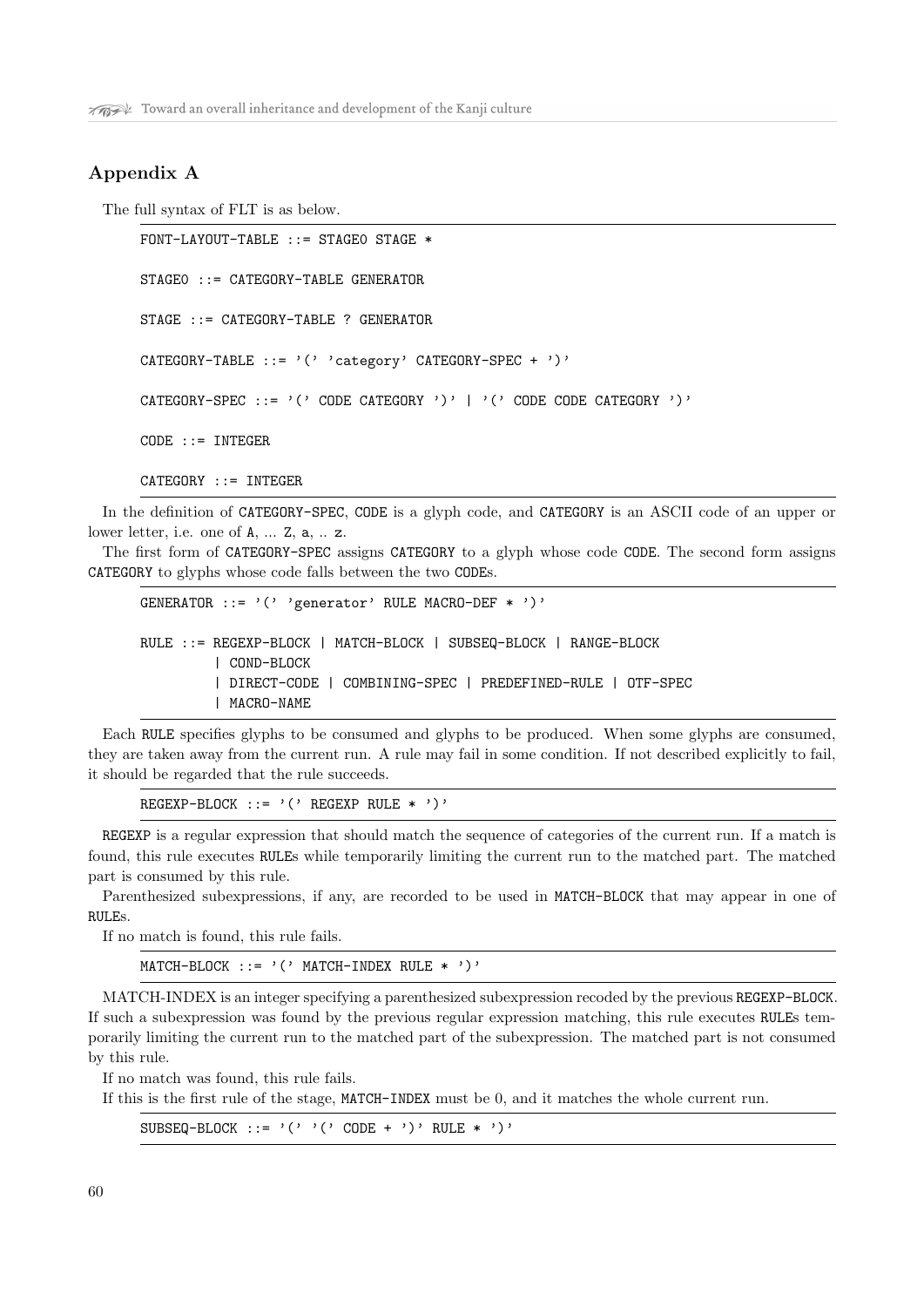If CODEs matches the sequence of codes of the current run, this rule executes RULEs while temporarily limiting the current run to the matched part. The matched part is consumed.

If they don't match, this rule fails.

RANGE-BLOCK ::= '(' '(' 'range' FROM-CODE TO-CODE ')' RULE \* ')'

If the first glyph code of the current run is in the range FROM-CODE to TO-CODE, this rule sets the default code-offset to the first glyph code minus FROM-CODE, and executes RULESs while temporarily limiting the current run to the first glyph. The first glyph is consumed.

If the first glyph is not in the specified range, this rule fails.

COND-BLOCK ::=  $'( ' 'cond' RULE + '')'$ 

This rule sequentially executes RULEs until one succeeds. If no rule succeeds, this rule fails.

DIRECT-CODE ::= INTEGER

This rule consumes no glyph and produces a glyph that has the following attributes:

- code : INTEGER plus the default code-offset
- combining-spec : default value
- left-padding-flag : default value
- right-padding-flag : zero

After having produced the glyph, the default code-offset, combining-spec, and left-padding-flag are all reset to zero.

COMBINING-SPEC ::= SYMBOL

COMBINING-SPEC is a symbol whose name specifies how to combine the next glyph with the previous one. This rule sets the default combining-spec to an integer code that is unique to the symbol name. The name has the following syntax.

```
COMBINING-NAME ::= VPOS HPOS OFFSET VPOS HPOS
VPOS ::= 't' | 'c' | 'b' | 'B'
HPOS ::= 'l' | 'c' | 'r'
OFFSET :: = '.' | XOFF | YOFF XOFF ?
XOFF ::= ('<' | '>') INTEGR?
YOFF ::= ('+' | '-') INTEGER ?
```
The combination of VPOS and HPOS specifies the vertical and horizontal reference points of a glyph as shown in the Fig. 6.

The first VPOS and HPOS in the definition of COMBINING-NAME specifies the reference point of the previous glyph, and the second VPOS and HPOS specify that of the next glyph. The next glyph is drawn so that these two reference points align.

OFFSET specifies the way of alignment in detail. If it is '.', the reference points are on the same position.

XOFF specifies how much the X position of the next reference point should be shifted to the right  $(\le)$  or left (>) from the previous reference point.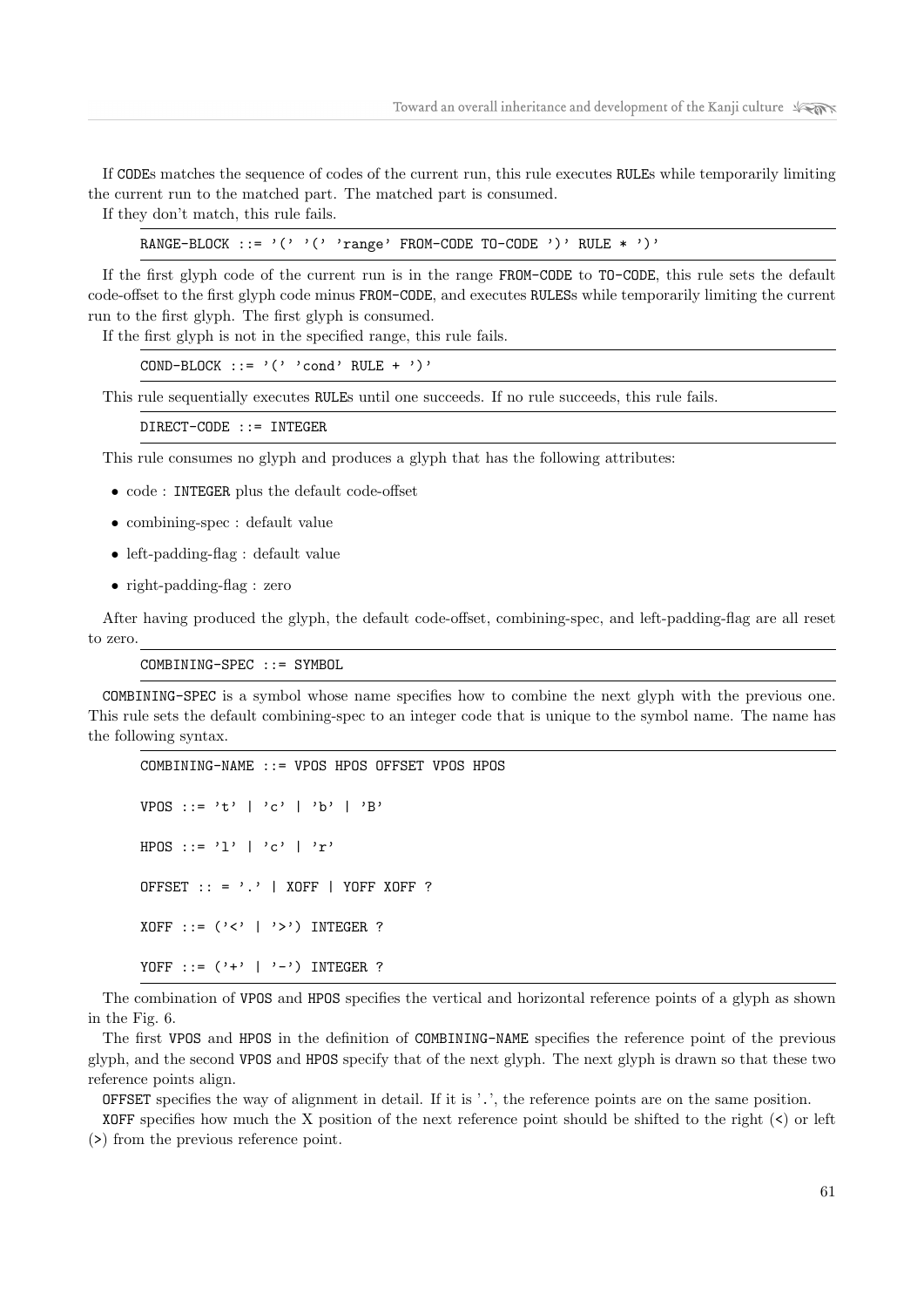YOFF specifies how much the Y position of the next reference point should be shifted upward (+) or downward (-) from the previous reference point.

In both cases, INTEGER is the amount of shift expressed as a percentage of the font size, i.e., if INTEGER is 10, it means  $10\%$  (1/10) of the font size. If INTEGER is omitted, it is assumed that 5 is specified.

Once the next glyph is combined with the previous one, they are treated as a single combined glyph.

| PREDEFINED-RULE ::= '='   '*'   '<'   '>'   ' '   '['   ']' |  |  |  |  |  |  |  |  |
|-------------------------------------------------------------|--|--|--|--|--|--|--|--|
|-------------------------------------------------------------|--|--|--|--|--|--|--|--|

Each rule performs an action described below.

 $\bullet =$ 

This rule consumes the first glyph in the current run and produces the same glyph. It fails if the current run is empty.

• \*

This rule repeatedly executes the previous rule. If the previous rule fails, this rule does nothing and fails.

#### $\bullet$  <

This rule specifies the start of a grapheme cluster. No glyph is consumed, no glyph is produced.

 $\bullet$  >

This rule specifies the end of a grapheme cluster. No glyph is consumed, no glyph is produced.

• [

This rule sets the default left-padding-flag to 1. No glyph is consumed, no glyph is produced.

• ]

This rule changes the right-padding-flag of the lastly generated glyph to 1. No glyph is consumed, no glyph is produced.

• |

This rule consumes no glyph and produces a special glyph whose category is ' ' and other attributes are zero. This is the only rule that produces that special glyph.

OTF-SPEC ::= SYMBOL

OTF-SPEC is a symbol whose name specifies an instruction to the OTF driver. The name has the following syntax.

```
OTF-SPEC-NAME ::= 'otf:' SCRIPT LANGSYS ? GSUB-FEATURES ? GPOS-FEATURES ?
SCRIPT ::= SYMBOL
LANGSYS ::= '/' SYMBOL
GSUB-FEATURES ::= '=' FEATURE-LIST ?
GPOS-FEATURES ::= '+' FEATURE-LIST ?
FEATURE-LIST ::= ( SYMBOL ',' ) * [ SYMBOL | '*' ]
```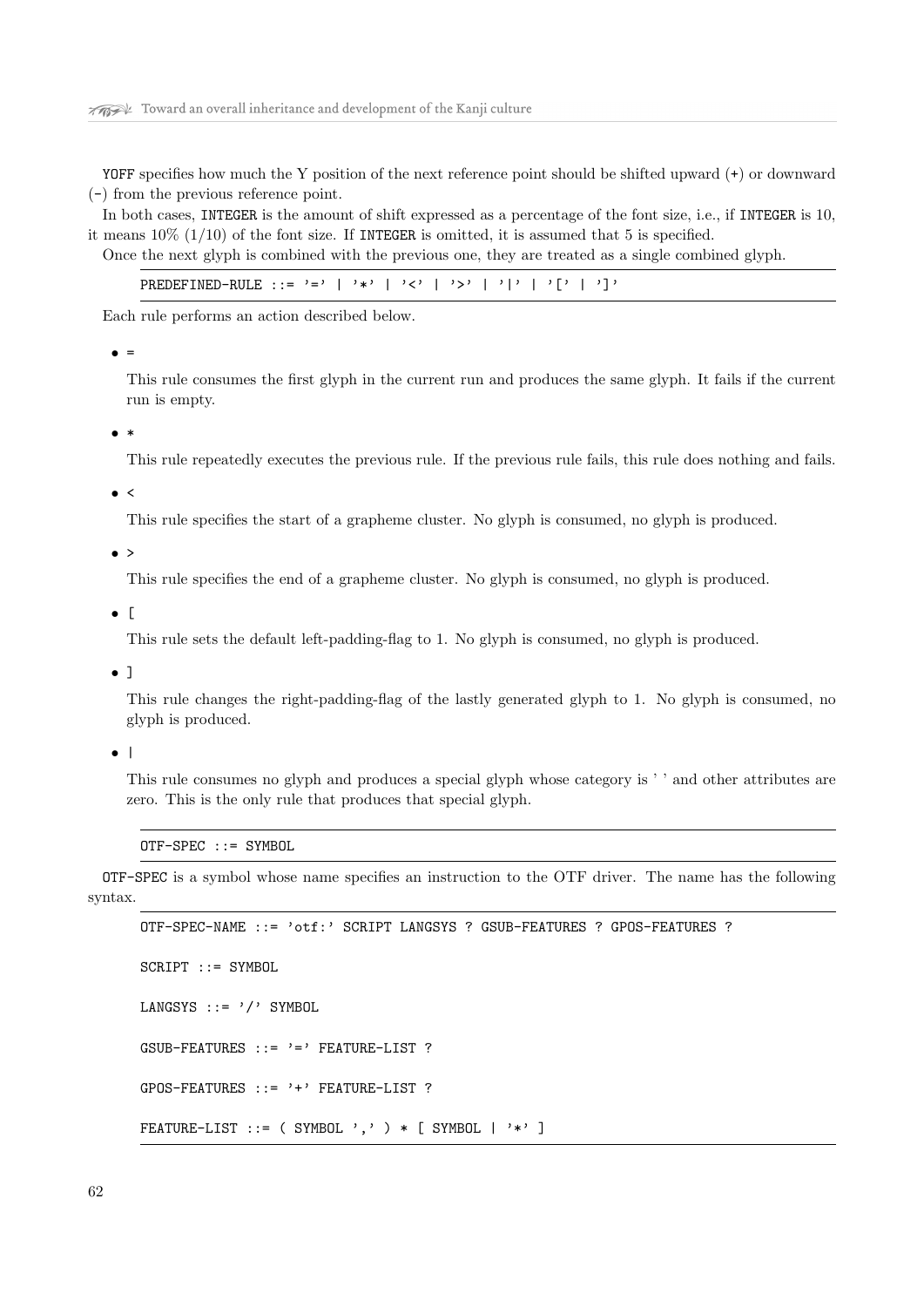Each SYMBOL specifies a tag name defined in the OpenType specification.

For SCRIPT, SYMBOL specifies a Script tag name (e.g. "deva" for Devanagari).

For LANGSYS, SYMBOL specifies a Language System tag name. If LANGSYS is omitted, the Default Language System table is used.

For GSUB-FEATURES, each SYMBOL specifies a GSUB Feature tag name to apply. '\*' is allowed as the last item to specify all remaining features. If SYMBOL is preceded by ' ' and the last item is '\*', SYMBOL is excluded from the features to apply. If no SYMBOL is specified, no GSUB feature is applied. If GSUB-FEATURES itself is omitted, all GSUB features are applied.

The specification of GPOS-FEATURES is analogous to that of GSUB-FEATURES.

See <http://www.microsoft.com/typography/otspec/default.htm> for the OpenType specification.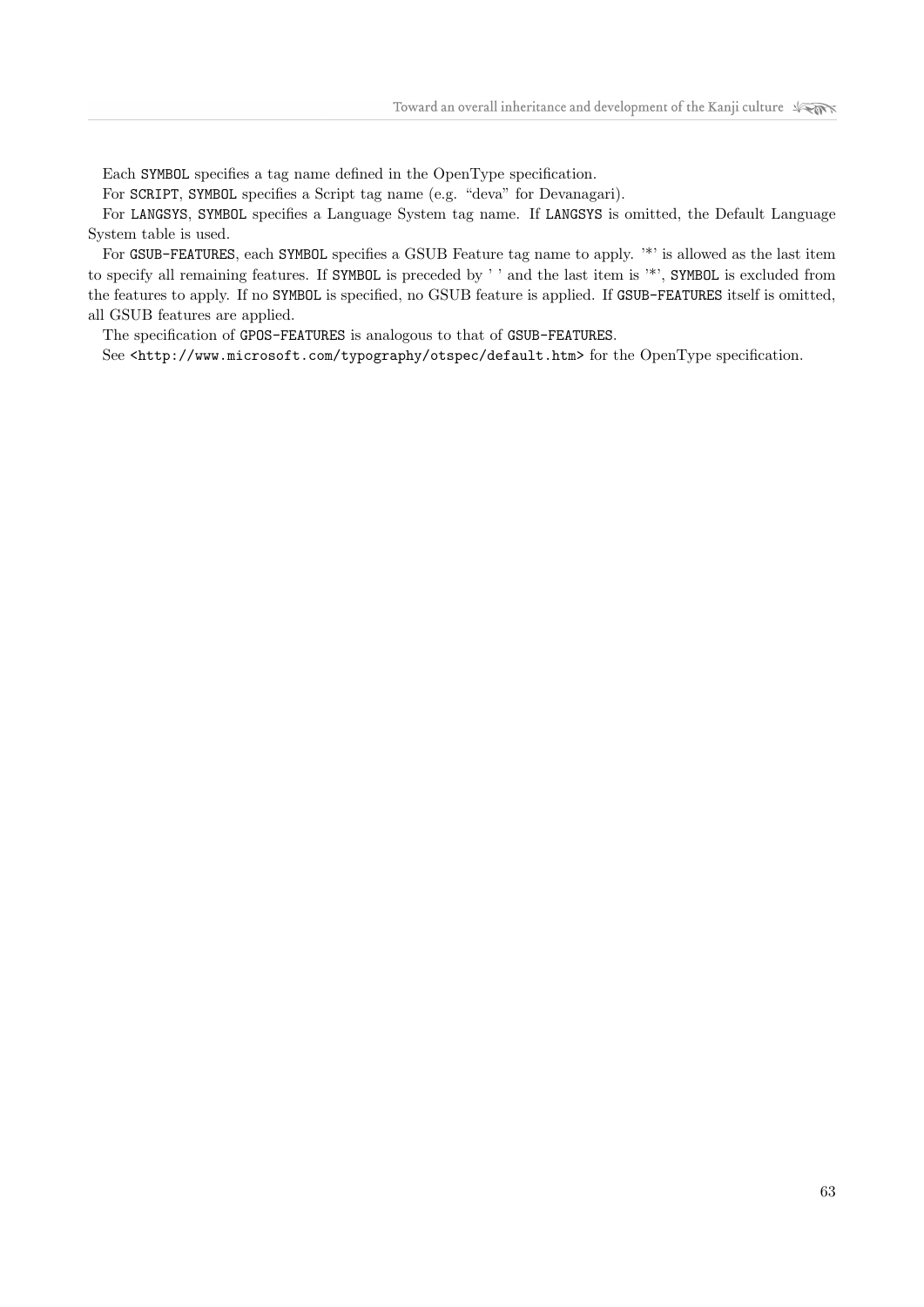# Appendix B

This is a Font Layout Table for Devanagari OTF fonts.

### (category

```
;; C: consonant (except for R)
;; R: consonant RA
;; n: NUKTA
;; H: HALANT
;; m: MATRA (pre)
;; u: MATRA (above)
;; b: MATRA (below)
;; p: MATRA (post)
;; A: vowel modifier (above)
;; a: vowel modifier (post)
;; S: stress sign (above)
;; s: stress sign (below)
;; V: independent vowel
;; N: ZWNJ (ZERO WIDTH NON-JOINER)
;; J: ZWJ (ZERO WIDTH JOINER)
;; E: ELSE
;;
(0x0900 0x097F ?E) ; ELSE
(0x0901 ?A) ; SIGN CANDRABINDU (above)
(0x0902 ?A) ; SIGN ANUSVARA (above)
(0x0903 ?a) ; SIGN VISARGA (post)
(0x0905 0x0914 ?V) ; LETTER A .. LETTER AU
(0x0915 0x0939 ?C) ; LETTER KA .. LETTER HA
(0x0930 ?R) ; LETTER RA
(0x093C ?n) ; SIGN NUKTA
(0x093D ?E) ; SIGN AVAGRAHA
(0x093E 0x094C ?p) ; VOWEL SIGN (post)
(0x093F ?m) ; VOWEL SIGN I (pre)
(0x0941 0x0944 ?b) ; VOWEL SIGN (below)
(0x0945 0x0948 ?u) ; VOWEL SIGN (above)
(0x094D ?H) ; SIGN VIRAMA (HARANT)
(0x0950 ?E) ; OM
(0x0951 0x0954 ?S) ; STRESS SIGN or TONE MARK (above)
(0x0952 ?s) ; STRESS SIGN or TONE MARK (below)
(0x0958 0x095E ?C) ; LETTER QA .. LETTER YYA
(0x0960 ?V) ; LETTER VOCALIC RR
(0x0961 ?V) ; LETTER VOCALIC LL
(0x0962 0x0963 ?b) ; VOWEL SIGN (below)
(0x0964 0x0970 ?E) ; DANDA .. ABBREVIATION SIGN
(0x200C ?N) ; ZWNJ
(0x200D ?J) ; ZWJ
(0x097E ?x) ; internally used tag to indicate Reph
(0x097F ?y) ; internally used tag to indicate Mpost
```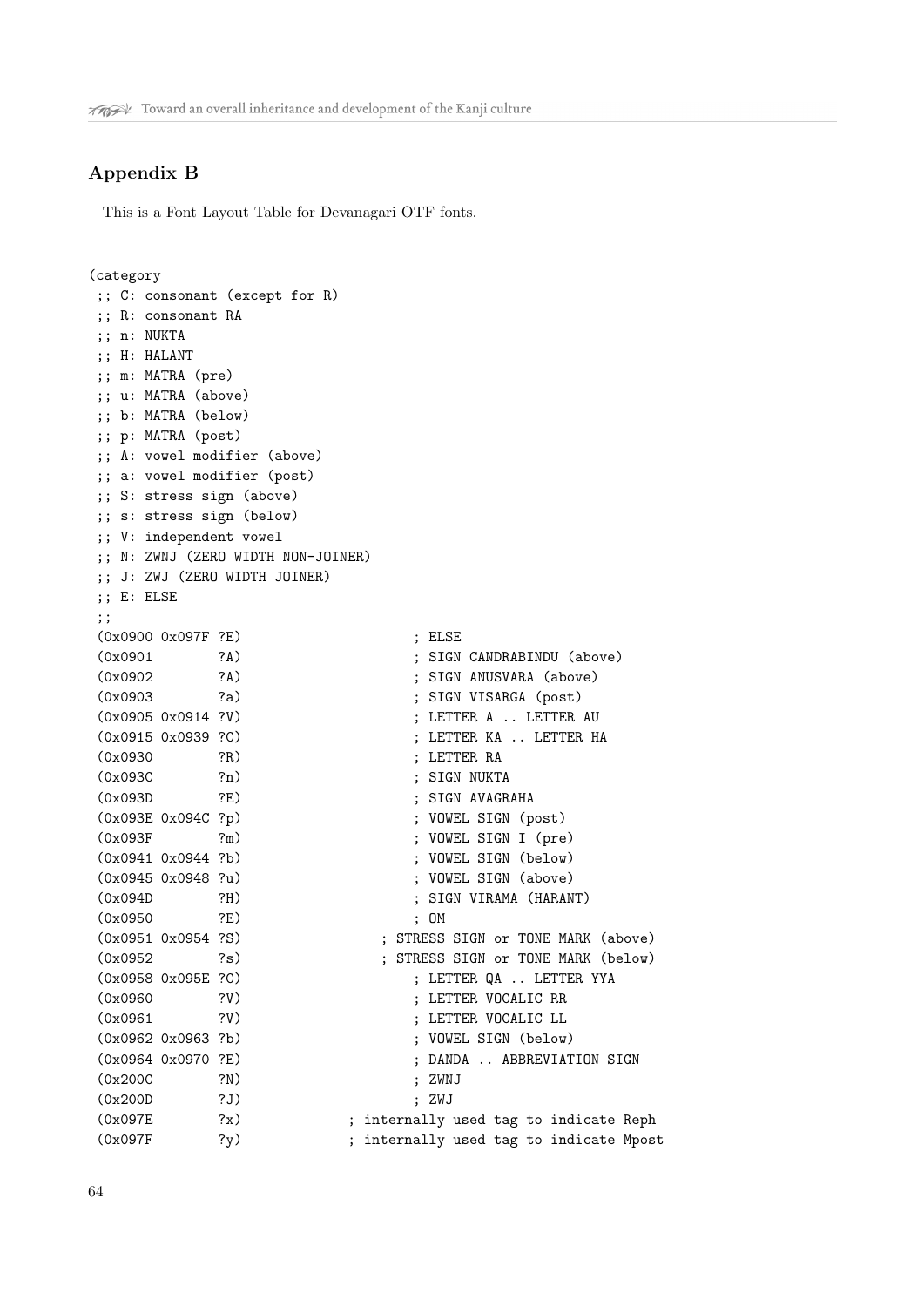```
;; The first stage is to extract a syllable and re-order characters in
;; it.
(generator
(0
  (cond
   ;; If [CR]H is followed by ZWNJ/ZWJ, move ZWNJ/ZWJ) to the head so
   ;; that the later stages find it quickly.
   ("([CR]n?H)([NJ])"
   \langle | (2 =) (1 = =) | > )
   ;; A syllable starting with RH (Reph) and ending with a vowel
   ;; and/or a vowel modifier.
   (''(RH)(([CR]n?H)*([CR]n?)([mubb][Aa]?([Ss]?)"
   \langle | (1 0x097E = =) (2 move-base-Halant) (4 reorder-post-base) | >)
   ;; A syllable starting with RH (Reph) and ending without a vowel
   ;; nor a vowel modifier.
   (''(RH)(([CR]n?H)*(CR]n?)(H)?"\langle | (1 0x097E = =) (2 move-base-Halant) (4 =) | >)
   ;; A syllable starting with the other consonant and ending with a
   ;; vowel and/or a vowel modifier.
   ("(([CR]n?H)*[CR]n?)([mubp][As]?[Ss]?[As][Ss]?[Ss])"
   < | (1 move-base-Halant) (3 reorder-post-base) | >)
   ;; A syllable starting with the other consonant and ending without
   ;; a vowel nor a vowel modifier.
   (''(([CR]n?H)*(CR]n?)(H)?"\langle | (1 move-base-Halant) (3 =) | >)
   ;; A syllable starting with an independent vowel.
   ("V[Aa]?[Ss]?"
   \langle | = * | > )
  (''.'' =))*)
 ;; Move Halant on a base consonant to the tail.
 (move-base-Halant
 (cond
   (''(([CR]n?H)*(CR]n?)(H)(R)''(1 = *)(4 =)(3 =))(".*"
   = *)))
```
)